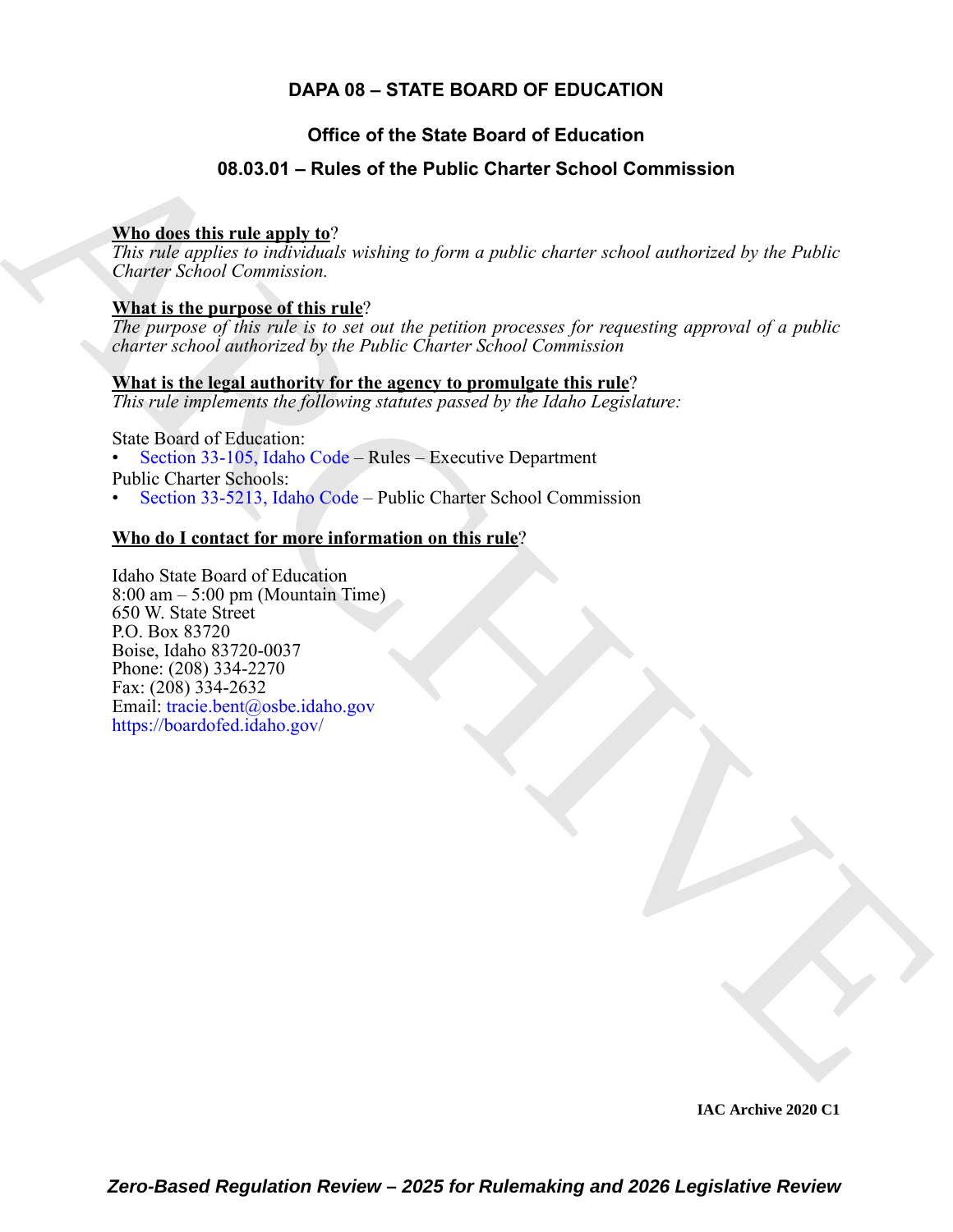# **Table of Contents**

## **DAPA 08 - STATE BOARD OF EDUCATION**

## 08.03.01 - Rules of the Public Charter School Commission

| 301. Required Documents Public Charter Schools Authorized By |  |
|--------------------------------------------------------------|--|
|                                                              |  |
|                                                              |  |
|                                                              |  |
|                                                              |  |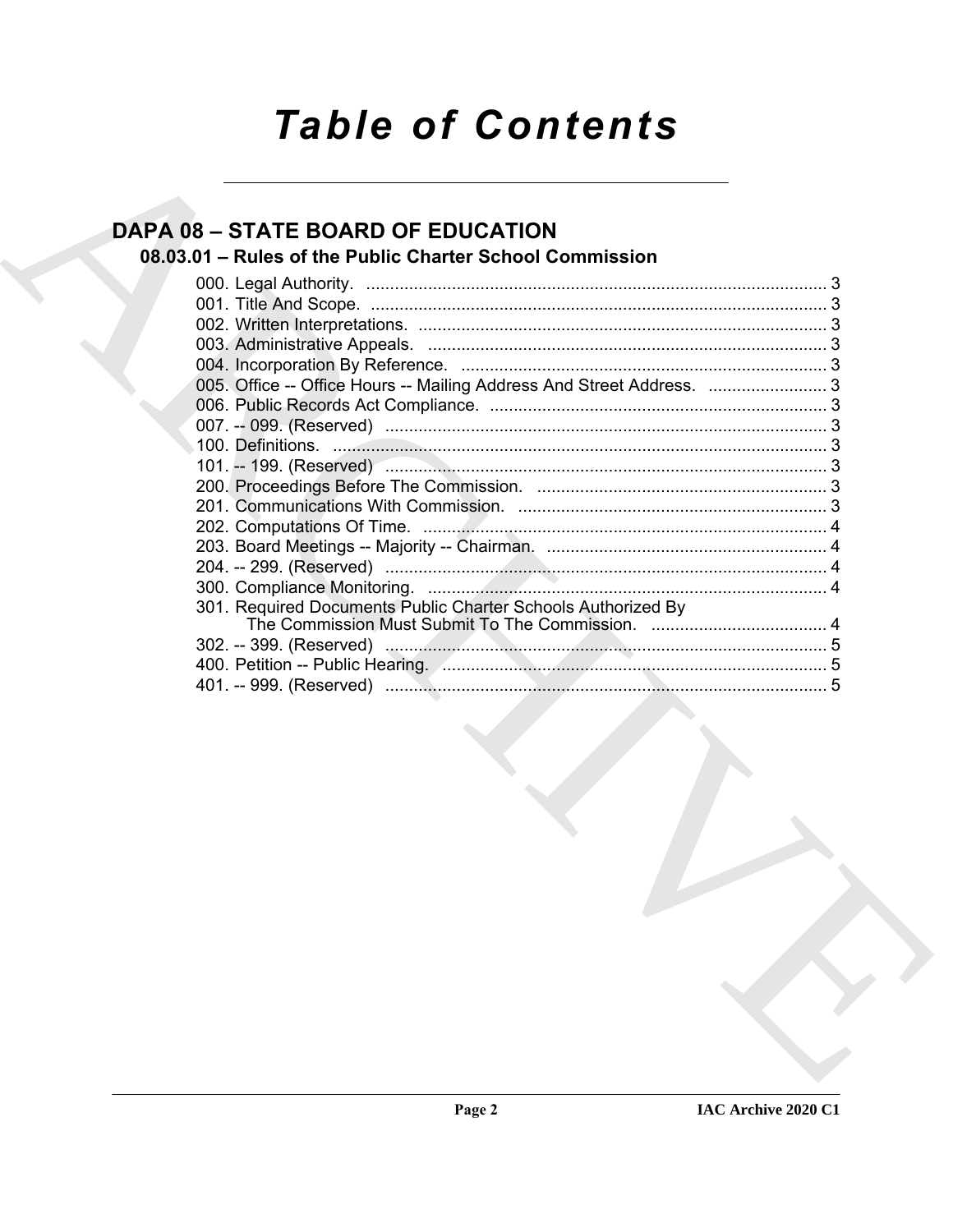#### **08.03.01 – RULES OF THE PUBLIC CHARTER SCHOOL COMMISSION**

#### <span id="page-2-19"></span><span id="page-2-1"></span><span id="page-2-0"></span>**000. LEGAL AUTHORITY.**

The Public Charter School Commission, in accordance with Section 33-5213, Idaho Code, adopts these rules.

(4-11-06)

#### <span id="page-2-2"></span>**001. TITLE AND SCOPE.**

<span id="page-2-22"></span>**01. Title**. These rules are titled IDAPA 08.03.01, "Rules of the Public Charter School Commission."  $(4-11-06)$ 

**02. Scope**. These rules provide the requirements for the governance and administration of the Public Charter School Commission.

#### <span id="page-2-23"></span><span id="page-2-3"></span>**002. WRITTEN INTERPRETATIONS.**

The Poste Cheron Schwei Commission, in everybrane with Steiner 35-2313, bisho Cole, edges because  $\frac{1}{2}$ <br>
16. THE ARCH[IV](https://boardofed.idaho.gov)ES CONFIGURATION (1993), "Tolds of the Seventeen can administration of the Hamilton Commission<br>
16 In accordance with Section 67-5201(19)(b)(iv), Idaho Code, written interpretations of the rules of this chapter, if any, are available at the offices of the Public Charter School Commission.  $(4-11-06)$ are available at the offices of the Public Charter School Commission.

#### <span id="page-2-13"></span><span id="page-2-4"></span>**003. ADMINISTRATIVE APPEALS.**

The provisions of Title 33, Chapter 52, Idaho Code, and IDAPA 08.02.04, "Rules Governing Public Charter Schools," govern appeals from decisions of the Commission. (4-11-06) Schools," govern appeals from decisions of the Commission.

#### <span id="page-2-18"></span><span id="page-2-5"></span>**004. INCORPORATION BY REFERENCE.**

No documents have been incorporated by reference into these rules. (4-11-06)

#### <span id="page-2-20"></span><span id="page-2-6"></span>**005. OFFICE -- OFFICE HOURS -- MAILING ADDRESS AND STREET ADDRESS.**

The Public Charter School Commission is located in the offices of the Idaho State Board of Education. (4-11-06)

**01. Office Hours**. The Board offices are open from 8 a.m. to 5 p.m., except Saturday, Sunday, and legal holidays. (4-11-06) holidays. (4-11-06)

**02. Street Address**. The offices of the Board are located at 650 W. State Street, Boise, Idaho.(4-11-06)

- **03. Mailing Address**. The mailing address of the Board is P.O. Box 83720, Boise, Idaho 83720-0037.  $(4-11-06)$
- **04. Telephone Number**. The telephone number of the Board is (208) 334-2270. (4-11-06)
- **05. Facsimile**. The Board's FAX number is (208) 334-2632. (4-11-06)
- **06. Web Address**. The electronic address of the Board of Education is https://boardofed.idaho.gov.

 $(4-11-06)$ 

#### <span id="page-2-7"></span>**006. PUBLIC RECORDS ACT COMPLIANCE.**

Commission records are subject to the provisions of the Idaho Public Records Act, Title 74, Chapter 1, Idaho Code.  $(4-11-06)$ 

#### <span id="page-2-8"></span>**007. -- 099. (RESERVED)**

#### <span id="page-2-9"></span>**100. DEFINITIONS.**

- <span id="page-2-17"></span><span id="page-2-16"></span><span id="page-2-15"></span>**01. Board**. The Idaho State Board of Education or its designee. (4-11-06)
- <span id="page-2-21"></span>**02. Commission**. The Public Charter School Commission or its designee. (4-11-06)

#### <span id="page-2-10"></span>**101. -- 199. (RESERVED)**

#### <span id="page-2-11"></span>**200. PROCEEDINGS BEFORE THE COMMISSION.**

Proceedings or other matters before the Commission or its duly appointed hearing officer are governed by the provisions of Title 33, Chapter 52, Idaho Code, IDAPA 08.02.04, and these rules. (4-11-06) provisions of Title 33, Chapter 52, Idaho Code, IDAPA 08.02.04, and these rules.

#### <span id="page-2-14"></span><span id="page-2-12"></span>**201. COMMUNICATIONS WITH COMMISSION.**

All written communications and documents intended to be part of an official record of decision in any proceeding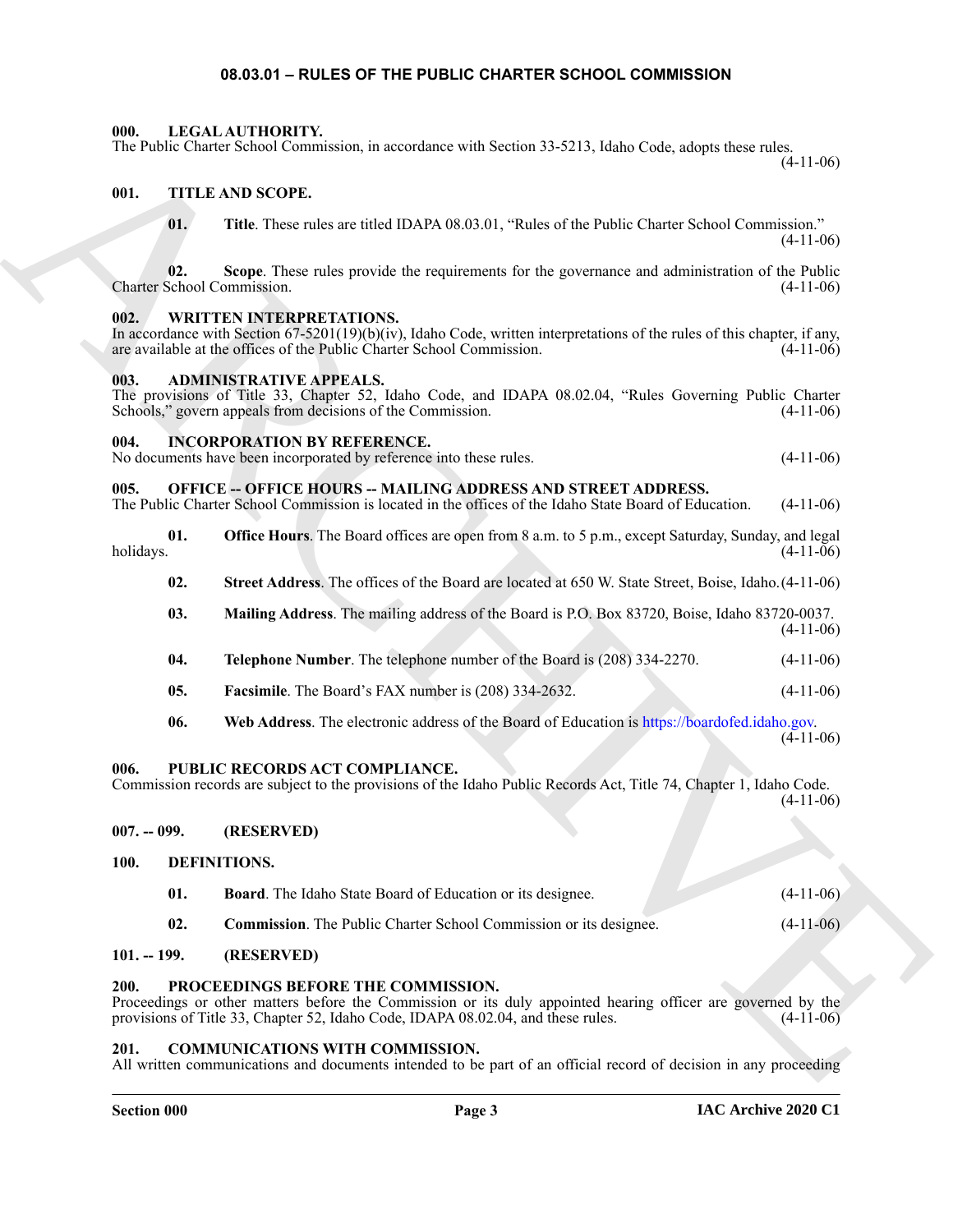before the Commission of any hearing officer appointed by the Commission must be filed with the individual designated by the agency. Unless otherwise provided by statute, rule, order, or notice, documents are considered filed when received by the officer designated to receive them, not when mailed or otherwise transmitted. (4-1 when received by the officer designated to receive them, not when mailed or otherwise transmitted.

#### <span id="page-3-15"></span><span id="page-3-0"></span>**202. COMPUTATIONS OF TIME.**

Whenever statute, these or other rules, order, or notice requires an act be done within a certain number of days of a given day, the given day is not included in the count, but the last day of the period so computed is included in the count. If the day the act must be done is Saturday, Sunday, or a legal holiday, the act may be done on the first day following that is not a Saturday, Sunday, or legal holiday. (4-11-06)

#### <span id="page-3-5"></span><span id="page-3-1"></span>**203. BOARD MEETINGS -- MAJORITY -- CHAIRMAN.**

**01. Majority**. A simple majority of members voting shall be sufficient to decide any matter pending in Commission. (4-11-06) before the Commission.

<span id="page-3-8"></span><span id="page-3-7"></span><span id="page-3-6"></span>**02. Chairman Vote**. The chairman shall vote only when necessary to break a tie. (4-11-06)

#### <span id="page-3-2"></span>**204. -- 299. (RESERVED)**

#### <span id="page-3-3"></span>**300. COMPLIANCE MONITORING.**

Sink Book of Editorial on the Universe Proposition of the Parkelic Chernel of Chernic Colorid Constraints (2012)<br>
And the Common of the heating propose is a state of the Parkelic Chern of the Chern of the Chern of the Che The Commission shall be responsible for monitoring the public charter school's operations in accordance with all of the terms and conditions of the performance certificate, including compliance with all applicable federal and state education standards and all applicable state and federal laws, rules and regulations, and policies. See IDAPA 08.02.04, "Rules Governing Public Charter Schools," Subsection 301.01. Commission staff will make a site visit and verify the existence of the following documents after the charter is granted: (3-20-14)

<span id="page-3-10"></span><span id="page-3-9"></span>**01. Certificate of Occupancy**. Certificate of Occupancy for the public charter school site; (4-4-13)

**02. Building Inspection Reports**. A copy of the inspection report from the Idaho Division of Building  $Safety;$  (4-4-13)

<span id="page-3-14"></span><span id="page-3-12"></span><span id="page-3-11"></span>**03. Fire Marshal Report**. A fire marshal report for the public charter school site; (4-11-06)

**04. Insurance Binders**. Copies of insurance binders from a company authorized to do business in Idaho for a liability policy, a property loss policy, worker's compensation insurance, unemployment insurance, and health insurance; (4-4-13) health insurance;

**05. Health District Inspection Certificate**. A copy of the health certificate issued by the health district site at which students will be taught; (4-11-06) for each site at which students will be taught;

<span id="page-3-13"></span>**06. Instructional Staff Certification**. Proof of certification for all instructional staff employed by the public charter school; and

#### <span id="page-3-16"></span><span id="page-3-4"></span>**301. REQUIRED DOCUMENTS PUBLIC CHARTER SCHOOLS AUTHORIZED BY THE COMMISSION MUST SUBMIT TO THE COMMISSION.**

<span id="page-3-20"></span>**01. Lease Agreement**. If school structures are leased, a copy of the lease agreement for the building(s) at which students will be taught; (4-4-13)

<span id="page-3-19"></span>**02. Financial Statements**. Audited financial statements from an independent auditor must be submitted as required by Section 33-701, Idaho Code;

**03. Accreditation Reports**. A copy of any notice from the public charter school's accrediting body that the public charter school has failed to meet or maintain full accreditation requirements must be submitted within five (5) business days of receipt;<br>(3-28-18) five  $(5)$  business days of receipt;

<span id="page-3-18"></span><span id="page-3-17"></span>**04.** Complaints. Copies of any complaints filed against the public charter school including, but not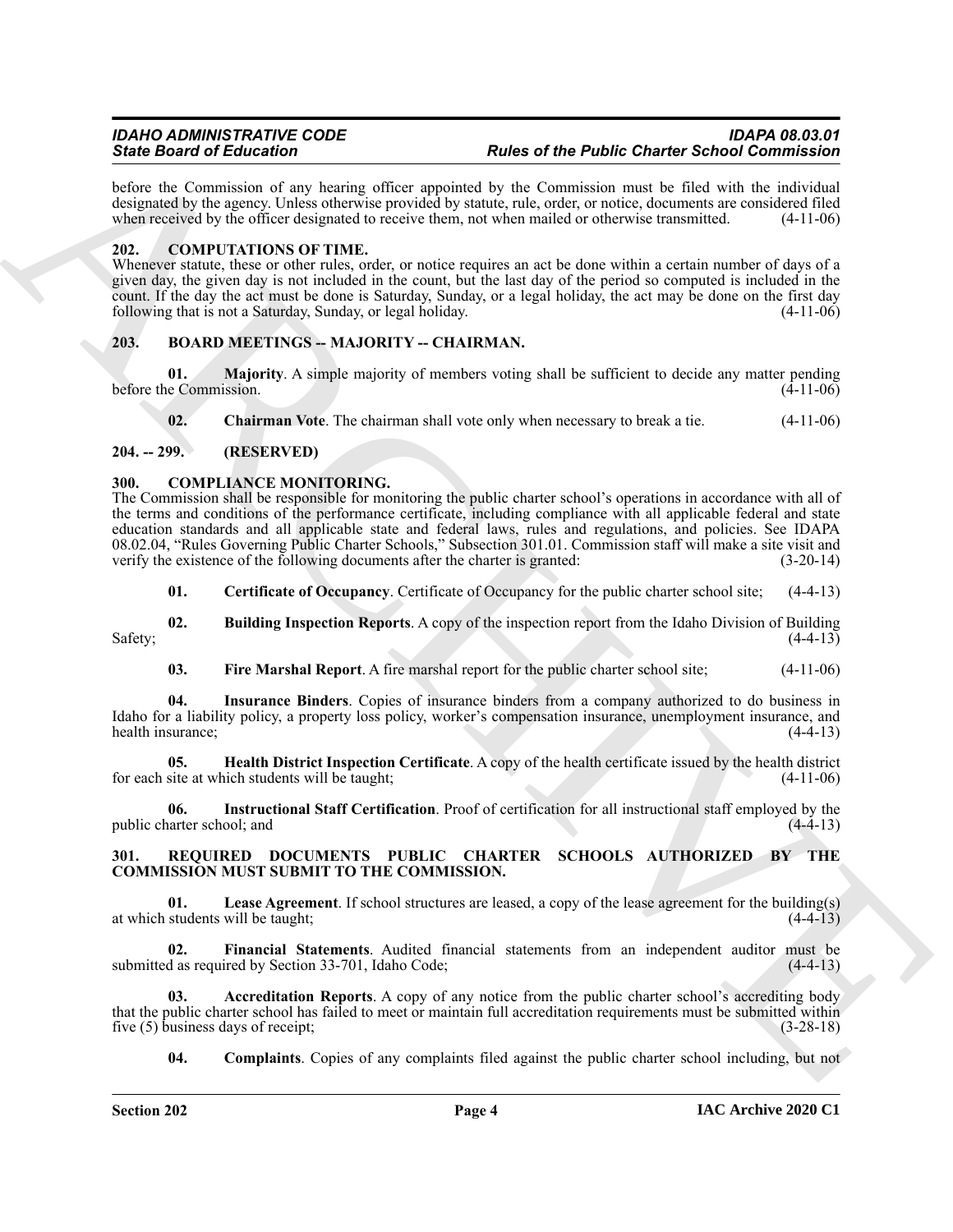<span id="page-4-4"></span>limited to, lawsuits and complaints filed with the Idaho Professional Standards Commission relating to school employees, within five  $(5)$  business days of receipt;

Since O distribution of the Public Charter School Commission<br>
limited to, however, and completely dist with the tele-<br>
and the public charter and the state of the public distribution of the main and the state of the publi **05. Board Members**. A current list of all public charter school board members, including full name, address, telephone number, and resume must be on file with the Commission within five (5) business days of any changes; (4-4-13) changes;  $(4-4-13)$ 

<span id="page-4-5"></span>**06.** Proof of Compliance. Additional proof of compliance as reasonably requested by the Commission. (4-4-13) Commission. (4-4-13)

<span id="page-4-0"></span>**302. -- 399. (RESERVED)**

#### <span id="page-4-3"></span><span id="page-4-1"></span>**400. PETITION -- PUBLIC HEARING.**

A public hearing, as required by Section 33-5205(2), Idaho Code, for consideration of a petition on its merits shall be conducted by the Commission. Citizens intending to testify must notify the Commission the day of the meeting. Public comment will be limited to ten (10) minutes, unless otherwise determined by the Commission chairman.

(3-20-14)

<span id="page-4-2"></span>**401. -- 999. (RESERVED)**